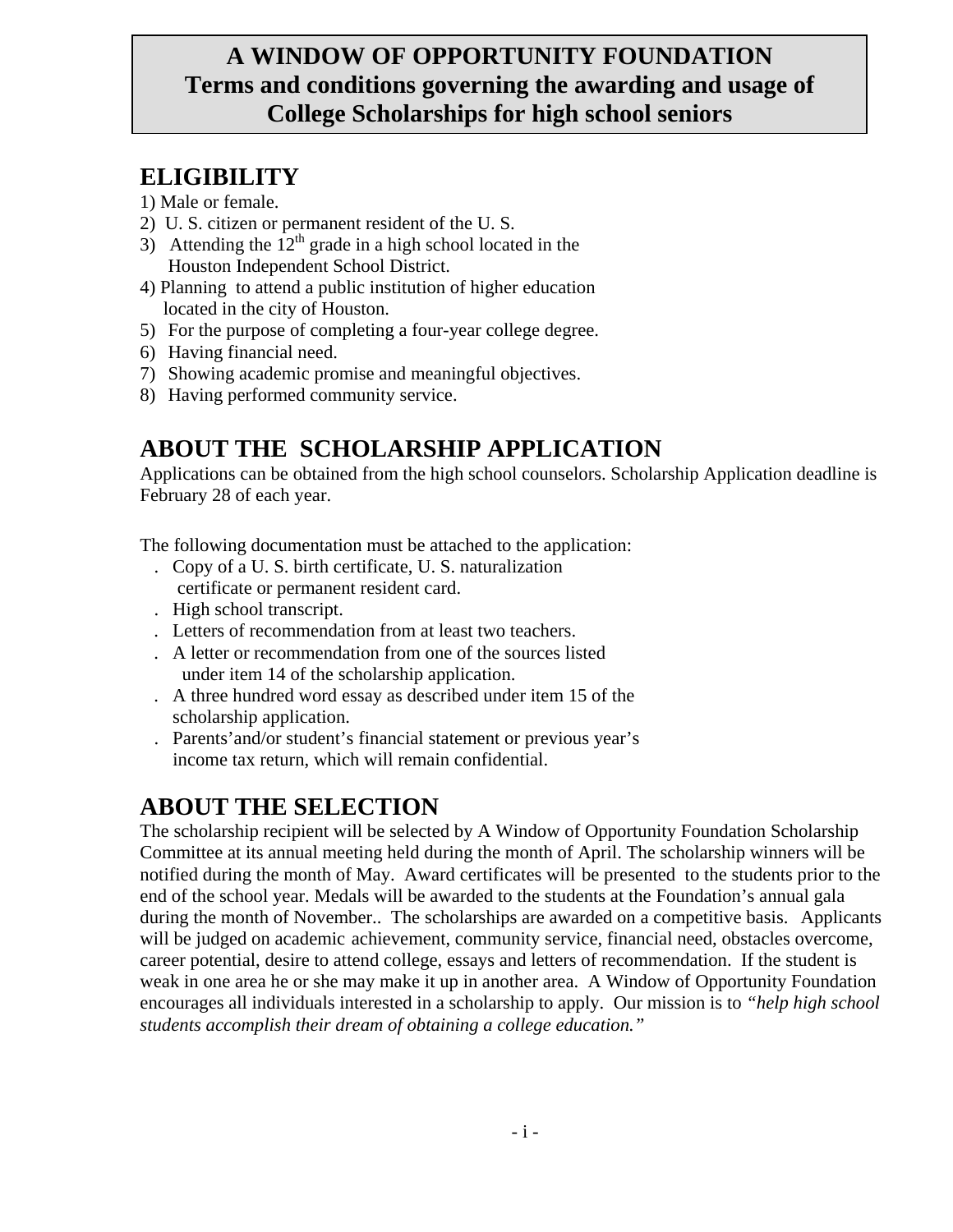### **ABOUT REQUESTING THAT FUNDS BE RELEASED**

Upon graduation, the scholarship recipient will receive a Scholarship Award Certificate, which he/she will safeguard until after graduation, as the certificate will be used to claim scholarship funds. In order that the funds be released the scholarship recipient must mail to A Window of Opportunity Foundation, 5623 San Felipe, Houston, Texas 77056, a copy of each of the following: 1) The award certificate, 2) A letter of acceptance from a college or university located in the city of Houston, and 3) A tuition receipt. After verification that scholarship conditions have been met, A Window of Opportunity Foundation will immediately release the funds directly to the chosen institution.

### **ABOUT THE SCHOLARSHIP**

The scholarship consists of a total gift of \$4,000.00 covering tuition. Once conditions for requesting that the funds be released have been met, as specified on page 2, the amount of \$500.00 will be mailed by the Foundation directly to the chosen institution and applied to the first semester's tuition for the student. At the end of each semester, the scholarship recipient must furnish proof of his/her maintaining a 3.0 GPA, a detail of the courses taken the previous semester, a 300 word essay regarding the education the student is receiving and a statement of his/her intent to continue in college the following semester. Provided that the above conditions are met, the scholarship will be continued for the following semester in the amount of \$500.00 until the recipient has completed a four-year college education in eight consecutive semesters.

### **COMMUNITY INVOLVEMENT**

Because contributing to the community through charitable activities is the basis by which A Window of Opportunity Foundation was established, it will be required that the scholarship recipient perform five hours of community service per semester through his/her involvement in one of the charitable activities of the foundation.

**Special Notice**: If on any given year the Foundation does not receive enough applications from qualified applicants in HISD, then in order to ensure a fair selection, students from other districts in the city of Houston and vicinity will be allowed to apply.

#### **~ Application Deadline is February 28th of each year ~**

PLEASE completed application package AND MAIL TO:

**A Window of Opportunity Foundation 5623 San Felipe Rd. HOUSTON, TEXAS 77056**

*For information call A Window of Opportunity Foundation at 713-877-8367* 

*(Revised September 2006)*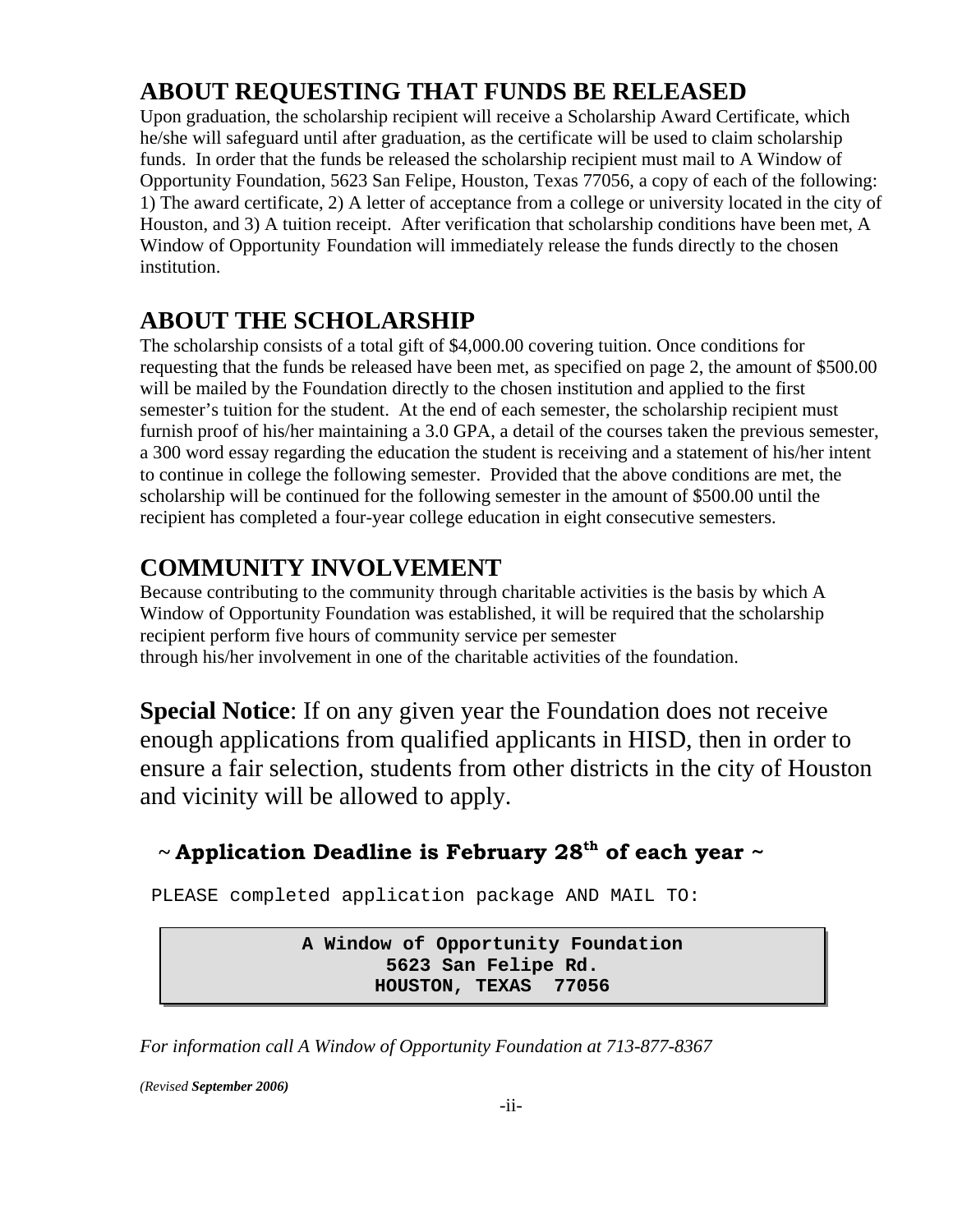# **SCHOLARSHIP APPLICATION**  A WINDOW OF OPPORTUNITY FOUNDATION

*A scholarship awarding foundation offering a window of opportunity to deserving students that otherwise would have no way to reach their potential and fulfill their goals.* 

> *"There is no easy way to excellence, no short cut to the truth, no magic wand that can produce a trained and disciplined mind without the hard discipline of learning."*

### **SECTION A – PERSONAL INFORMATION**

(MUST ATTACH COPY OF A U.S. BIRTH CERTIFICATE, U.S. NATURALIZATION CERTIFICATE OF PERMANENT RESIDENCY CARD)

1. NAME ( PLEASE CIRCLE: MR. MS.)

| LAST                                                                                      |        | <b>FIRST</b> |               | <b>MIDDLE</b> |
|-------------------------------------------------------------------------------------------|--------|--------------|---------------|---------------|
| INITIAL                                                                                   |        |              |               |               |
| 2. ADDRESS                                                                                |        |              |               |               |
| STREET ADDRESS                                                                            |        | <b>CITY</b>  |               | STATE/ZIP     |
| 3. PH_<br>the contract of the contract of the contract of the contract of the contract of |        |              |               |               |
| (HOME)                                                                                    | (CELL) |              |               |               |
|                                                                                           |        |              | DATE OF BIRTH |               |
| 5. DRIVERS LICENSE No                                                                     |        |              | <b>STATE</b>  |               |

### **SECTION B – HIGH SCHOOL INFORMATION**

(MUST ATTACH HIGH SCHOOL TRANSCRIPT AND LETTERS OF RECOMMENDATION FROM AT LEAST TWO TEACHERS)

6. HIGH SCHOOL FROM WHICH YOU WILL GRADUATE

| 7. CAREER OBJECTIVES AND COLLEGE<br>DEGREE YOU PLAN TO OBTAIN DESCRIPTION OF THE STATE OF THE STATE OF THE STATE OF THE STATE OF THE STATE OF THE STATE OF THE STATE OF THE STATE OF THE STATE OF THE STATE OF THE STATE OF THE STATE OF THE STATE OF THE STATE OF |
|--------------------------------------------------------------------------------------------------------------------------------------------------------------------------------------------------------------------------------------------------------------------|
|                                                                                                                                                                                                                                                                    |
| $(A - 4.0; B - 3.0; C - 2.0; D - 1.0)$                                                                                                                                                                                                                             |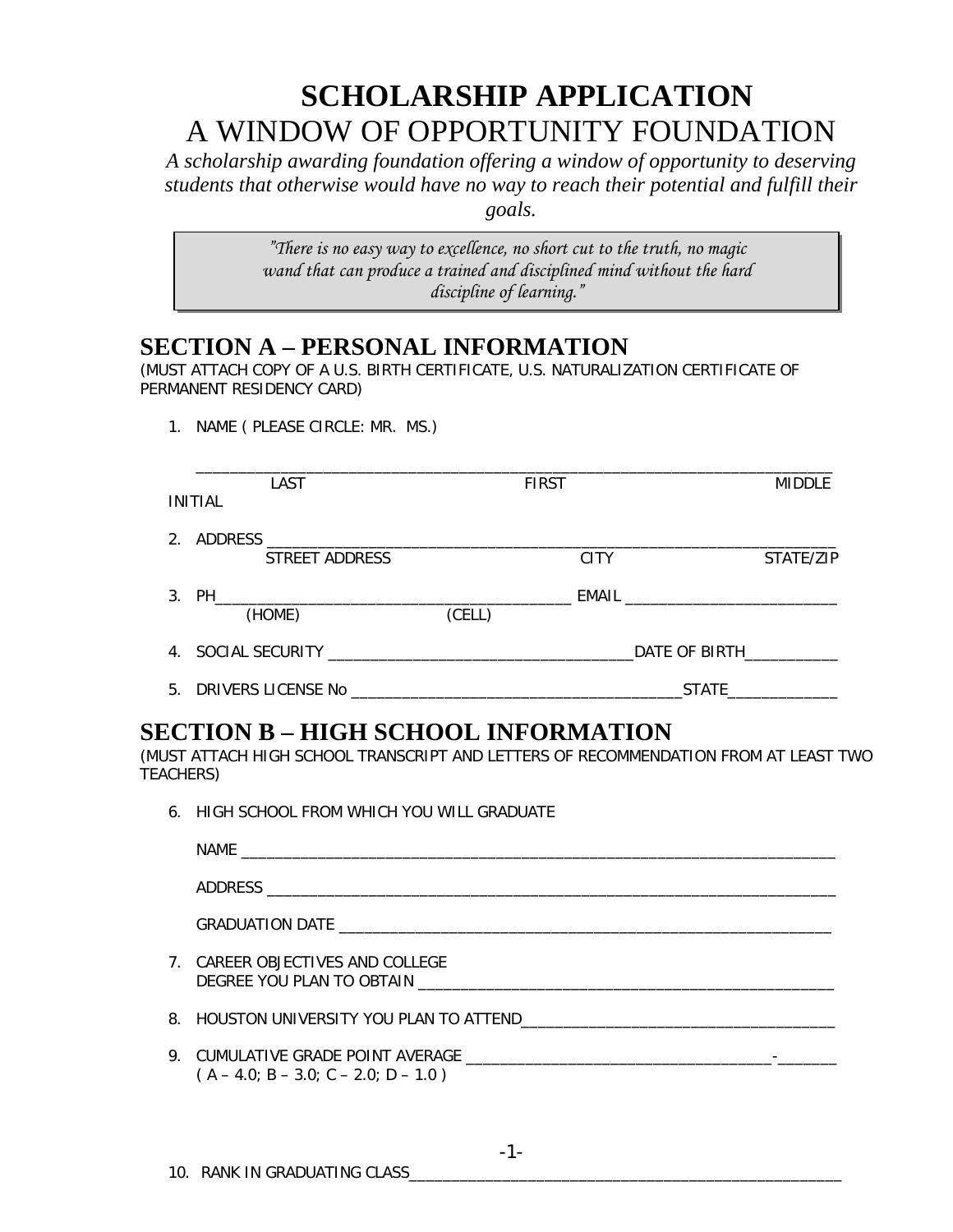| 14. PLEASE LIST ALL EMPLOYMENT, EXTRACURRICULAR, RELIGIOUS,<br>COMMUNITY ACTIVITIES, ETC. IN WHICH YOU HAVE BEEN INVOLVED.<br>(MUST ALSO ATTACH A LETTER FROM EITHER ONE OF THE FOLLOWING: A JOB SUPERIOR, A<br>CHURCH OFFICIAL, A COACH/INSTRUCTOR, A COMMUNITY LEADER, A RELATIVE OR A FRIEND.) |  |
|---------------------------------------------------------------------------------------------------------------------------------------------------------------------------------------------------------------------------------------------------------------------------------------------------|--|
|                                                                                                                                                                                                                                                                                                   |  |
|                                                                                                                                                                                                                                                                                                   |  |
|                                                                                                                                                                                                                                                                                                   |  |
|                                                                                                                                                                                                                                                                                                   |  |
|                                                                                                                                                                                                                                                                                                   |  |
|                                                                                                                                                                                                                                                                                                   |  |
|                                                                                                                                                                                                                                                                                                   |  |
|                                                                                                                                                                                                                                                                                                   |  |
|                                                                                                                                                                                                                                                                                                   |  |
|                                                                                                                                                                                                                                                                                                   |  |
|                                                                                                                                                                                                                                                                                                   |  |
|                                                                                                                                                                                                                                                                                                   |  |
|                                                                                                                                                                                                                                                                                                   |  |

15. BACKGROUND AND CAREER OBJECTIVES - PLEASE ATTACH ESSAY (PLEASE ATTACH A TYPED ESSAY OF AT LEAST 300 WORDS OUTLINING YOUR BACKGROUND INFORMATION, PLACE OF RESIDENCE, FAMILY, SCHOOL, CHURCH, SPORTS, WORK, COMMUNITY INVOLVEMENT, SOCIAL ACTIVITIES, CAREER OBJECTIVES AND GOALS.)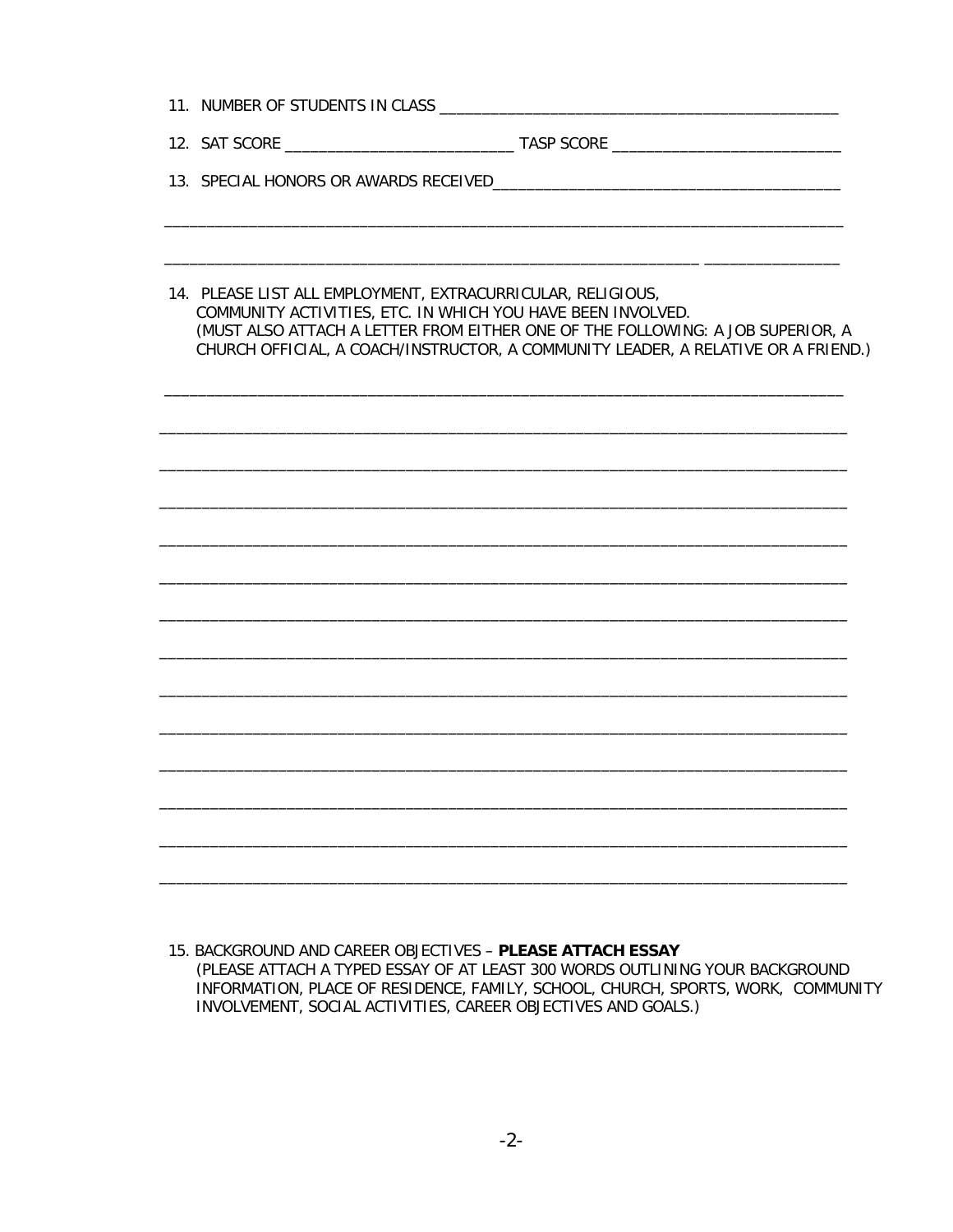### **SECTION C – FINANCIAL INFORMATION**

(MUST ATTACH PERSONAL FINANCIAL STATEMENT OR PARENTS' FINANCIAL STATEMENT IF A DEPENDENT, OR PREVIOUS YEAR INCOME TAX RETURN FOR THE APPLICANT OR HIS/HER PARENTS IF A DEPENDENT, WHICH WILL REMAIN CONFIDENTIAL.)

16. FUNDS AVAILABLE TO YOU FOR EDUCATIONAL PURPOSES:

| 17. PROJECTED EXPENSES |                                                            |       |           |
|------------------------|------------------------------------------------------------|-------|-----------|
|                        |                                                            |       |           |
|                        |                                                            |       |           |
|                        |                                                            |       |           |
|                        |                                                            |       |           |
|                        |                                                            |       |           |
|                        | 19. ADDRESS AND PHONE NUMBER (IF DIFFERENT THAN STUDENT'S) |       |           |
| STREET ADDRESS         | <b>CITY</b>                                                |       | STATE/ZIP |
| <b>DAY</b>             | <b>NIGHT</b>                                               | EMAIL |           |
|                        | 20. OTHER SCHOLARSHIPS YOU HAVE APPLIED TO (PLEASE LIST)   |       |           |
|                        |                                                            |       |           |
|                        |                                                            |       |           |
|                        |                                                            |       |           |
|                        |                                                            |       |           |